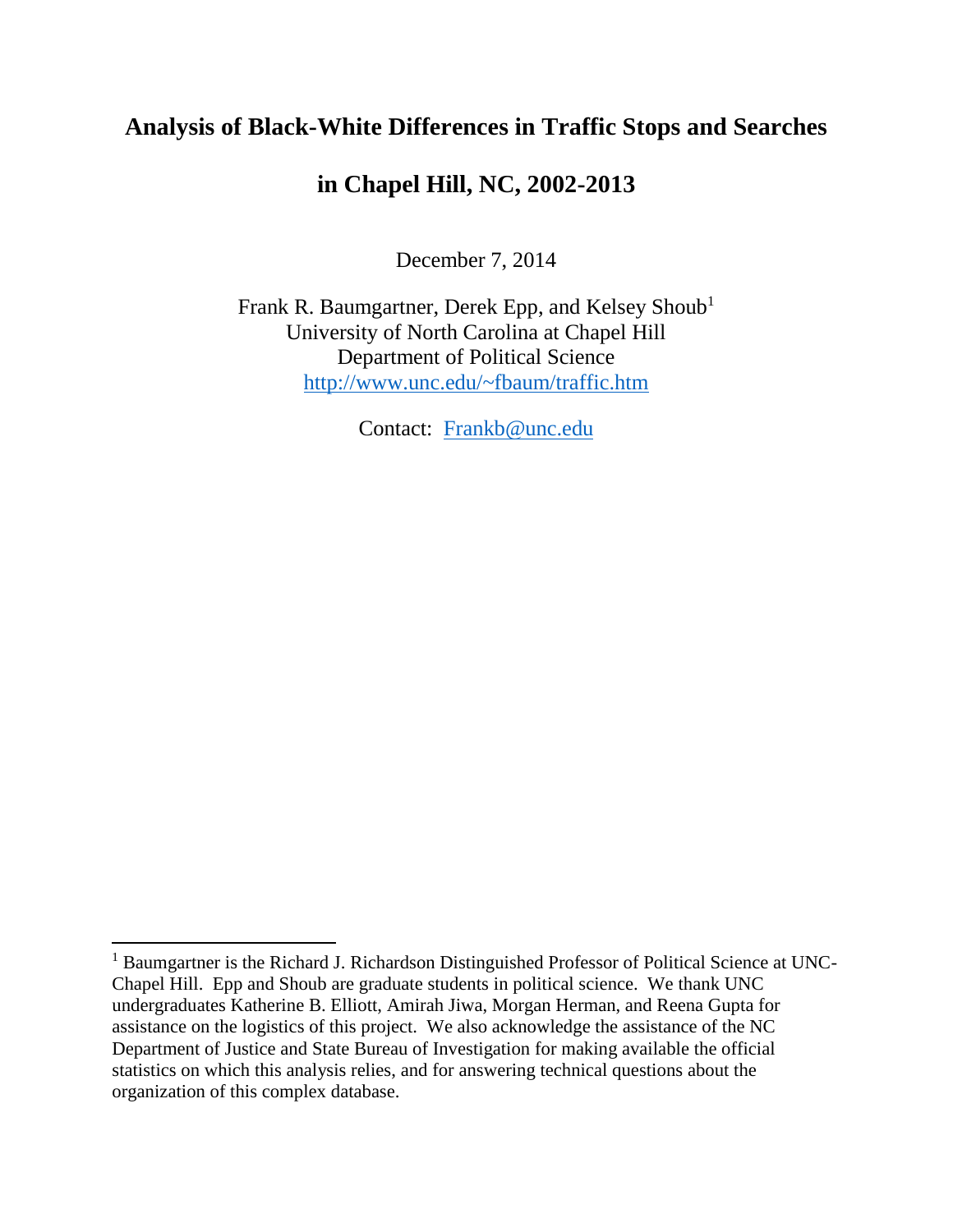| Table 1. Overview of the Data |  |
|-------------------------------|--|
|-------------------------------|--|

| Data Subsets                                     | <b>Observations</b> |
|--------------------------------------------------|---------------------|
| Total stops                                      | 68,498              |
| $-2014$                                          | 1,841               |
| -Passengers                                      | 1,224               |
| -Checkpoint stops                                |                     |
| Total number of cases deleted                    | 3,038               |
| Stops remaining for analysis                     | 65,460              |
| Searches                                         | 2,427               |
| Percent of stops leading to search (search rate) | 3.71                |

Figure 1. Number of Traffic Stops per Year

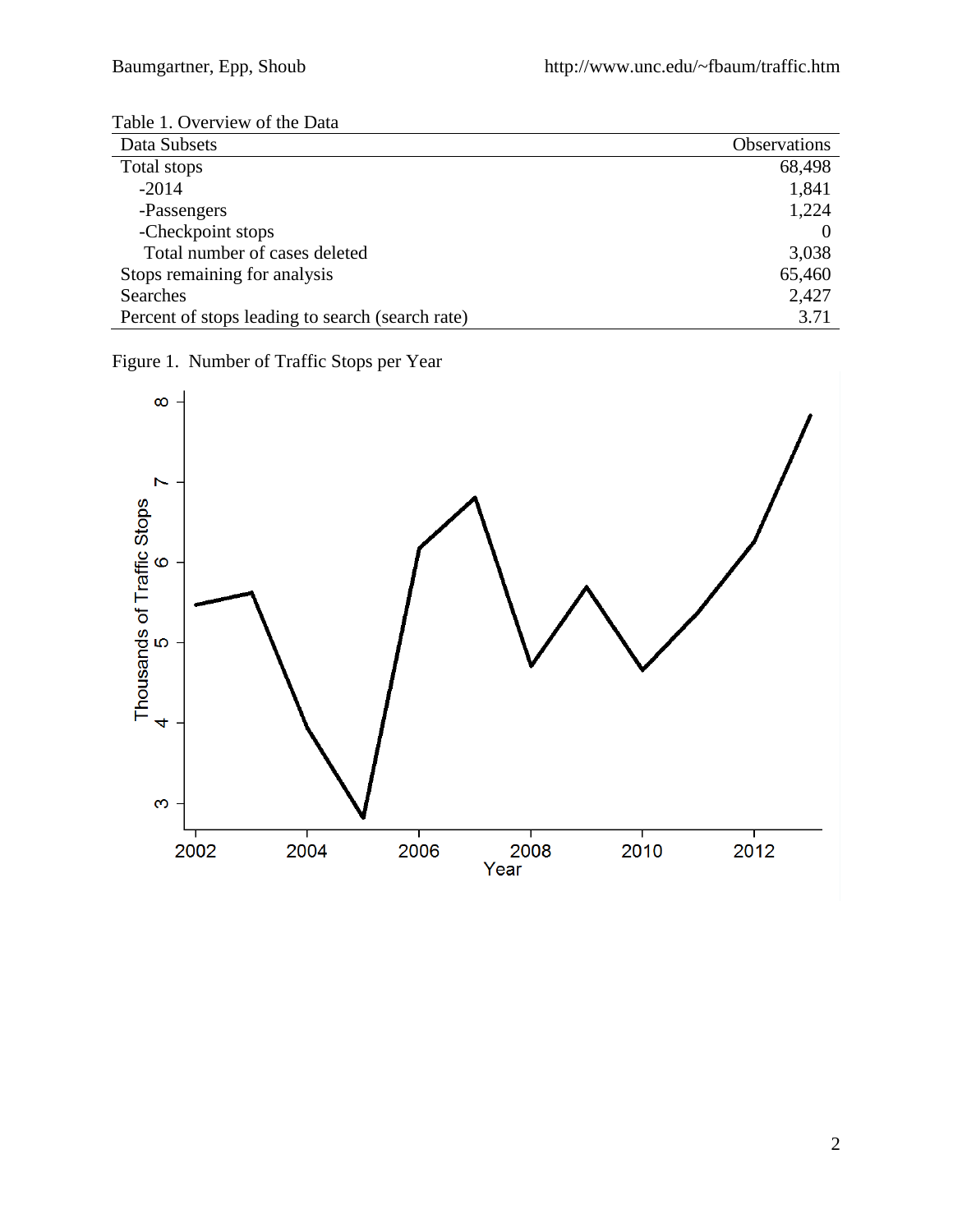

Figure 2. Racial Composition of Traffic Stops by Year

Table 2. Racial Composition of Traffic Stops by Purpose, Drivers

|                           |        | Percent |              |
|---------------------------|--------|---------|--------------|
| Purpose                   | Number | White   | <b>Black</b> |
| <b>Total Stops</b>        | 65,460 | 69.74   | 24.05        |
| Speed Limit               | 31,133 | 70.86   | 22.01        |
| Stop Light/Sign           | 5,769  | 74.47   | 17.07        |
| Driving Impaired          | 710    | 78.03   | 17.32        |
| Safe Movement             | 3,638  | 70.29   | 22.37        |
| Vehicle Equipment         | 5,265  | 62.36   | 31.78        |
| <b>Vehicle Regulatory</b> | 12,238 | 70.24   | 26.14        |
| Seat Belt                 | 1,241  | 72.04   | 24.01        |
| Investigation             | 2,852  | 60.13   | 35.76        |
| Other Vehicle             | 2,614  | 64.80   | 29.92        |

Note: Includes only drivers. Excludes 1,224 passengers.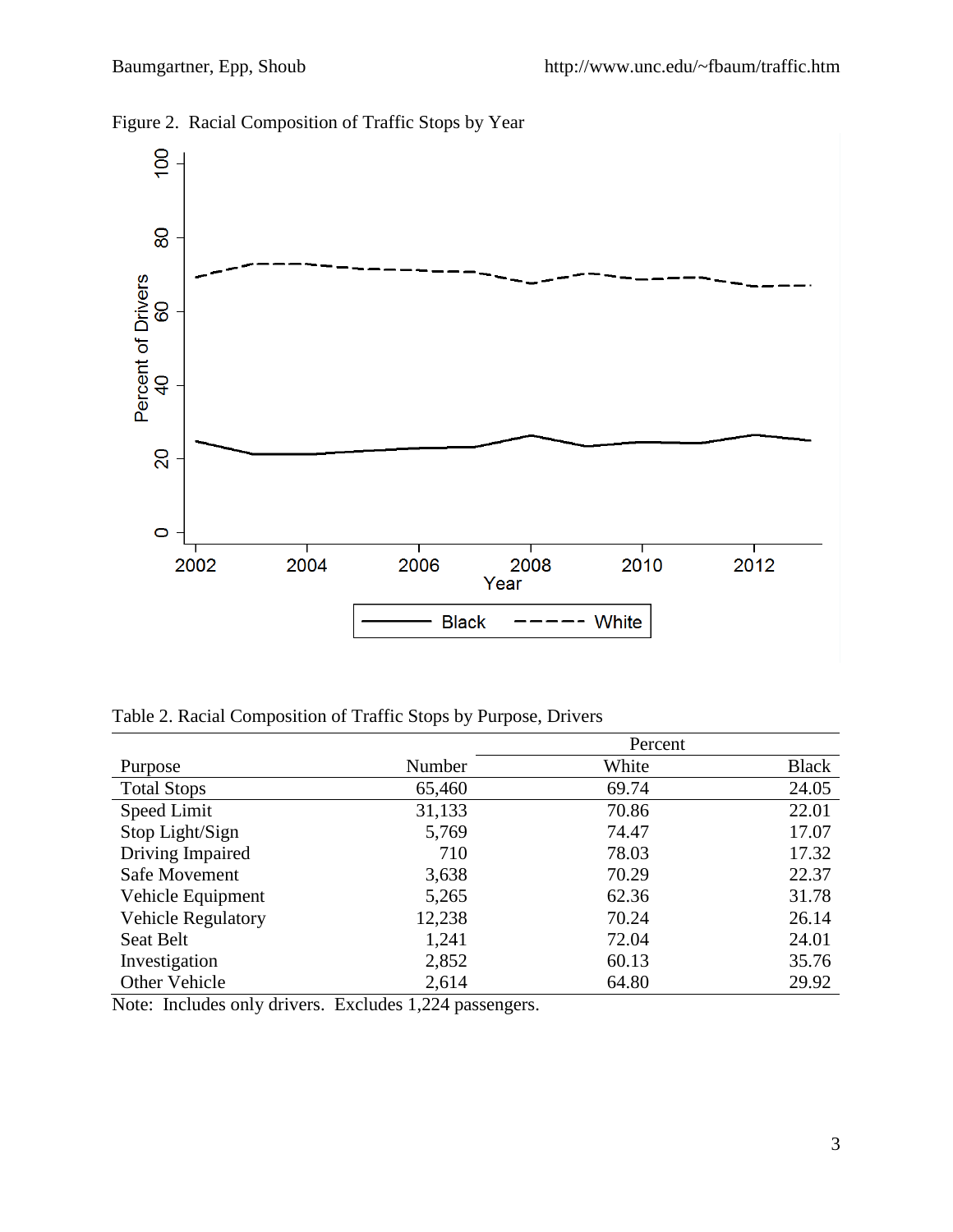|                           |        |         |               |         | Ratio        |
|---------------------------|--------|---------|---------------|---------|--------------|
| Purpose                   | Number | % Total | White<br>$\%$ | % Black | Black: White |
| <b>Total Stops</b>        | 65,460 |         | 69.74         | 24.05   |              |
| <b>Total Searches</b>     | 2,427  | 3.71    | 3.12          | 6.08    | 1.95         |
| Speed Limit               | 467    | 1.50    | 1.39          | 2.20    | 1.58         |
| Stop Light/Sign           | 132    | 2.29    | 2.12          | 4.06    | 1.92         |
| Driving Impaired          | 388    | 54.65   | 57.94         | 45.53   | 0.79         |
| Safe Movement             | 207    | 5.69    | 5.48          | 7.13    | 1.30         |
| Vehicle Equipment         | 294    | 5.58    | 4.51          | 8.49    | 1.88         |
| <b>Vehicle Regulatory</b> | 418    | 3.42    | 2.11          | 7.35    | 3.48         |
| <b>Seat Belt</b>          | 45     | 3.63    | 2.46          | 7.72    | 3.14         |
| Investigation             | 322    | 11.29   | 8.75          | 16.27   | 1.86         |
| Other Vehicle             | 154    | 5.89    | 3.72          | 11.00   | 2.96         |

#### Table 3. Percent Searched by Race and Purpose of Stop





The figure shows the percentage difference in the likelihood of Blacks being searched<br>as compared to Whites by purpose of stop.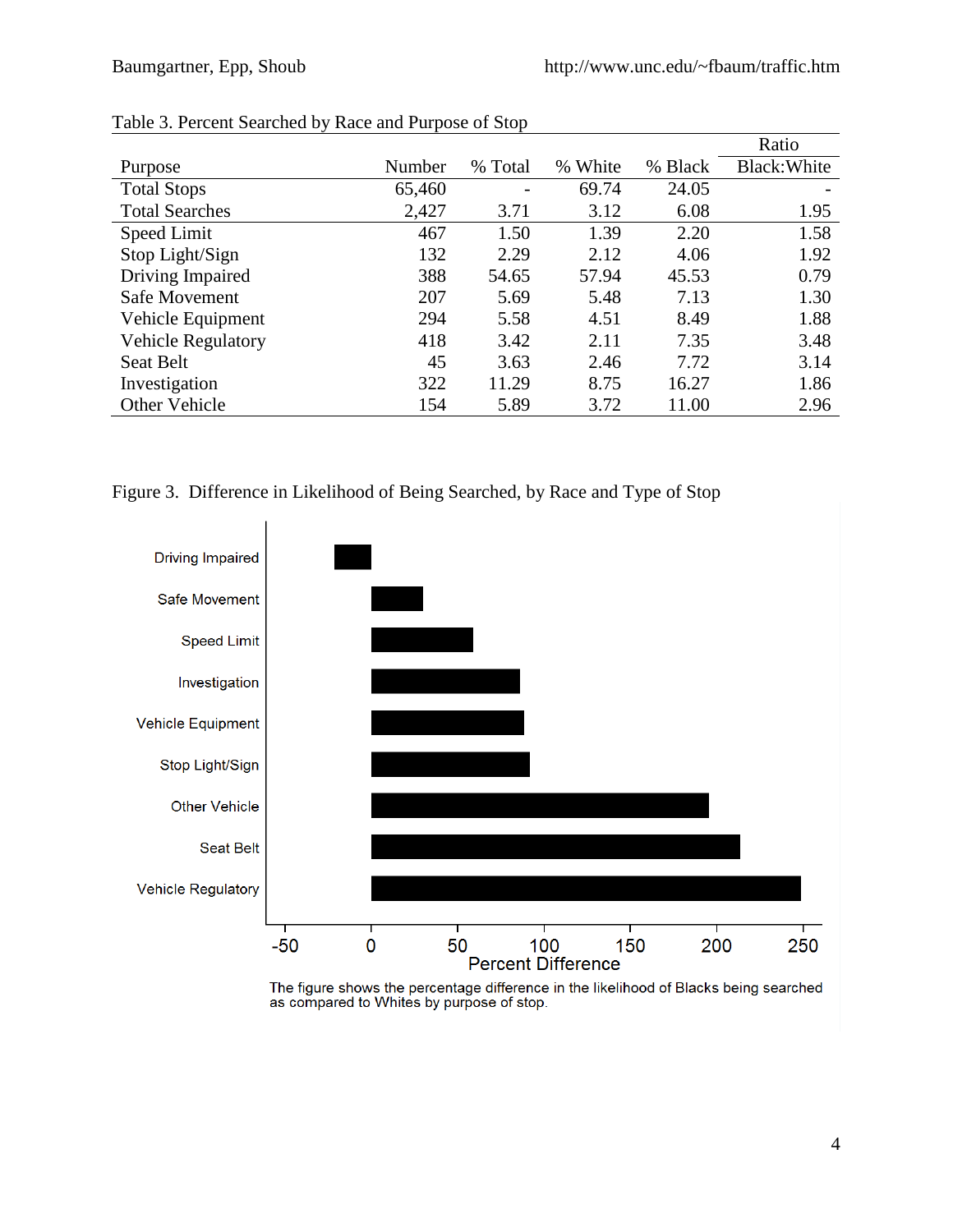

Figure 4. Percentage Searched by Race, Gender, and Age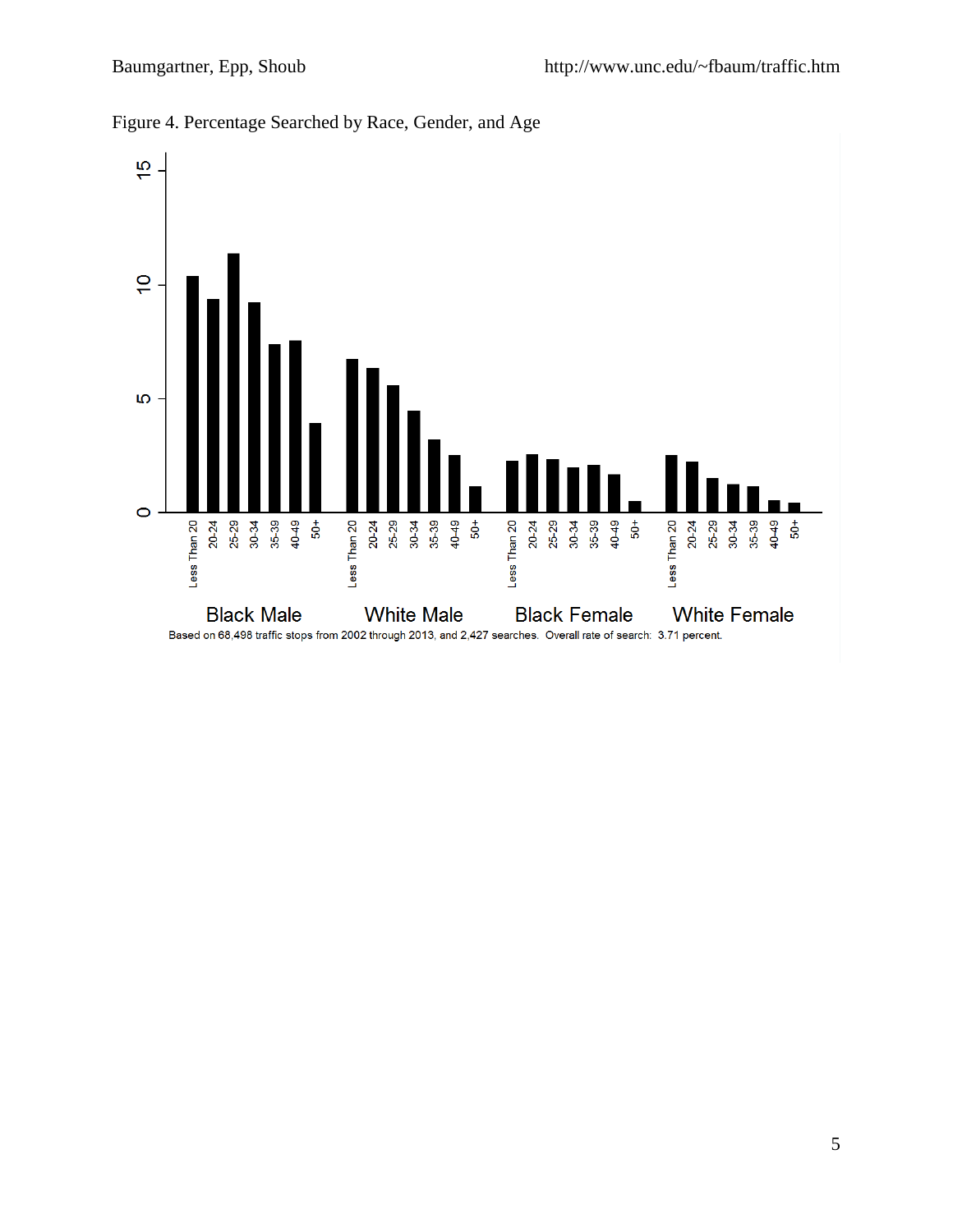

Figure 5. Racial Differences in the Likelihood of Search

The figure shows the percentage difference in the likelihood of Blacks being searched as compared to Whites.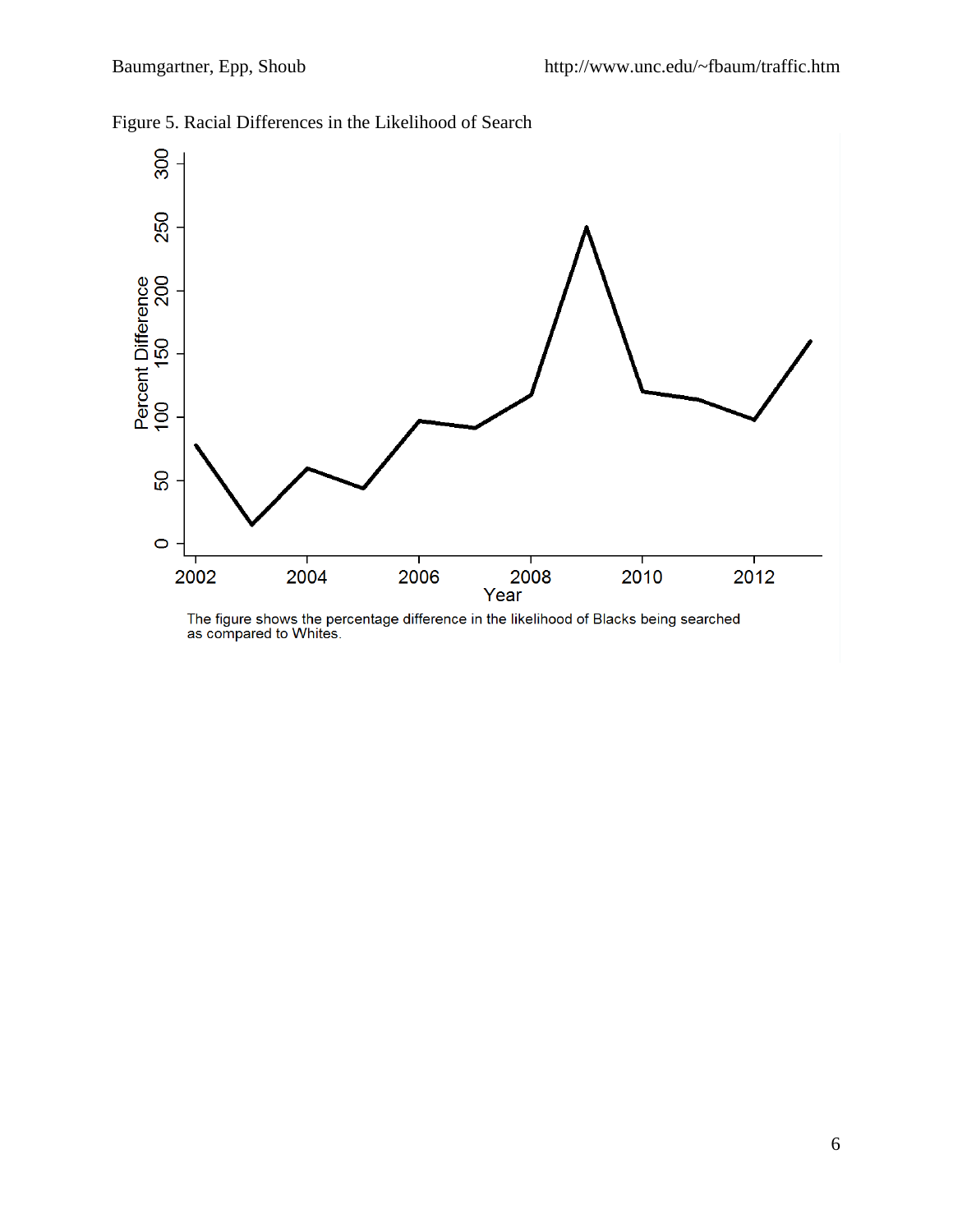

Figure 6. Number of Stops, by Race and Gender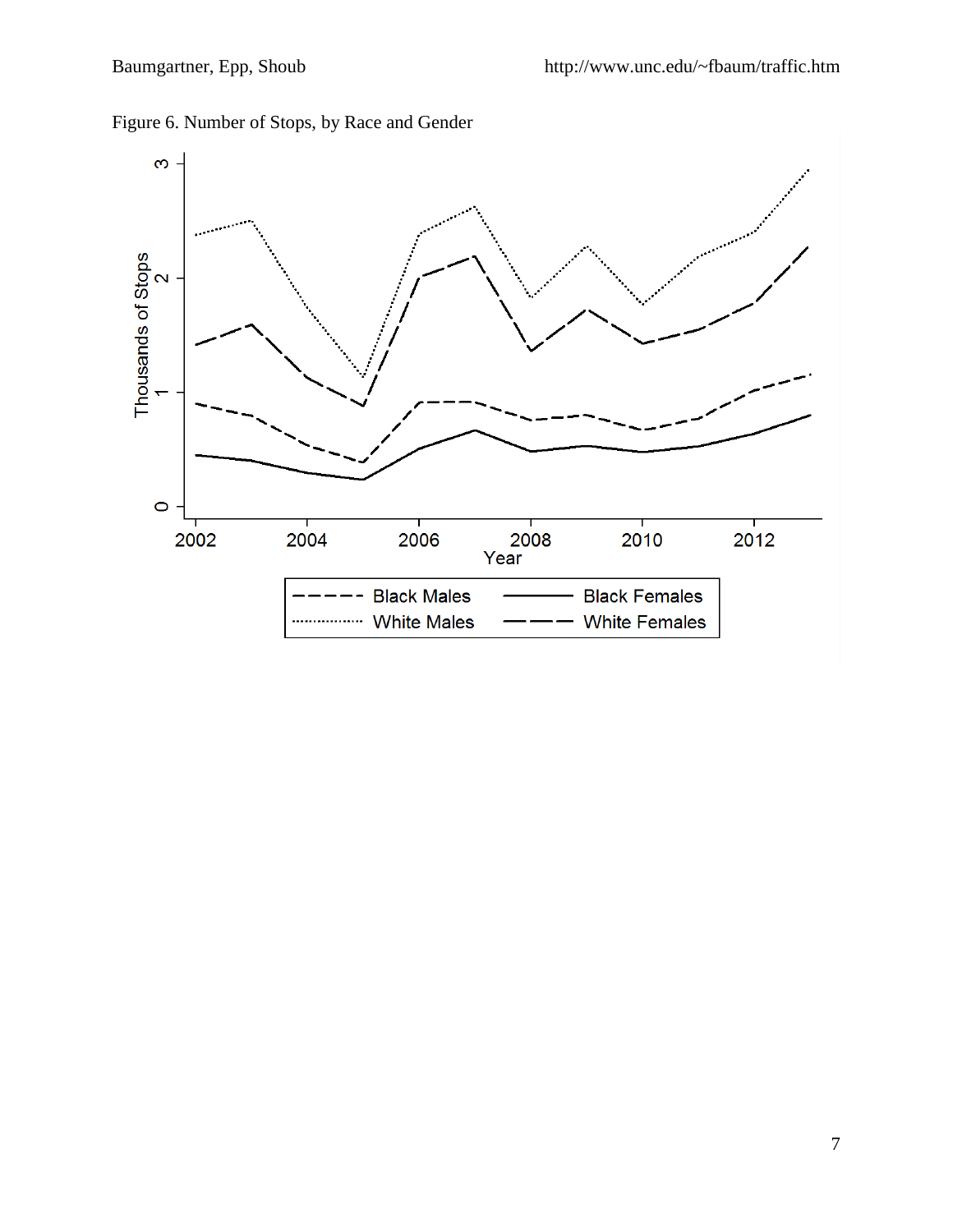



Table 4. Type of Search by Race

|                           |        |         |         |         | Ratio        |
|---------------------------|--------|---------|---------|---------|--------------|
| Search Type               | Number | % Total | % White | % Black | Black: White |
| <b>Total Stops</b>        | 65,460 |         | 69.74   | 24.05   |              |
| <b>Total Searches</b>     | 2,427  | 3.71    | 3.12    | 6.08    | 1.95         |
| Consent                   | 600    | 0.92    | 0.66    | 1.82    | 2.76         |
| Search Warrant            | 5      |         |         |         |              |
| Probable Cause            | 534    | 0.82    | 0.60    | 1.58    | 2.63         |
| <b>Incident to Arrest</b> | 1,211  | 1.85    | 1.75    | 2.47    | 1.41         |
| Protective Frisk          |        | 0.12    | 0.09    | 0.20    | 2.22         |

Note: See the appendix for this same table separately for Men and Women.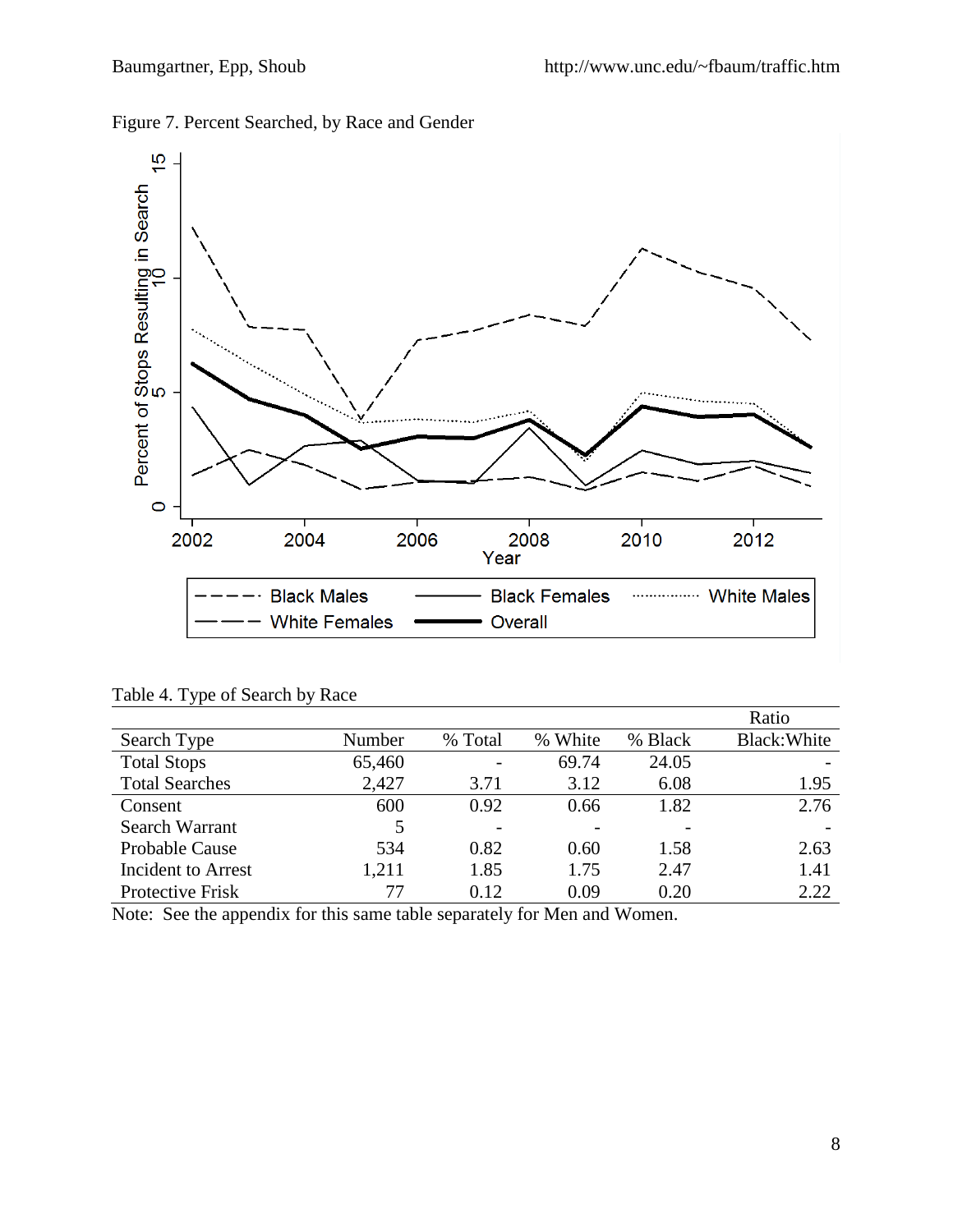| Number of     | Officers w/ this | Percent of      | Cumulative | Percent of   | Cumulative |
|---------------|------------------|-----------------|------------|--------------|------------|
| <b>Stops</b>  | many Stops       | <b>Officers</b> | Percent    | <b>Stops</b> | Percent    |
|               | 130              | 34.85           | 34.85      | 0.19         | 0.19       |
| $2 - 10$      | 81               | 21.72           | 56.57      | 0.44         | 0.63       |
| $11 - 100$    | 55               | 14.75           | 71.31      | 3.39         | 4.02       |
| $101 - 1,000$ | 96               | 25.74           | 97.05      | 52.22        | 56.24      |
| $1,001 +$     | 11               | 2.95            | 100.00     | 43.73        | 100.00     |
| Total         | 373              | 100.00          |            | 100.00       |            |

Table 5. Distribution of Officer IDs by Stop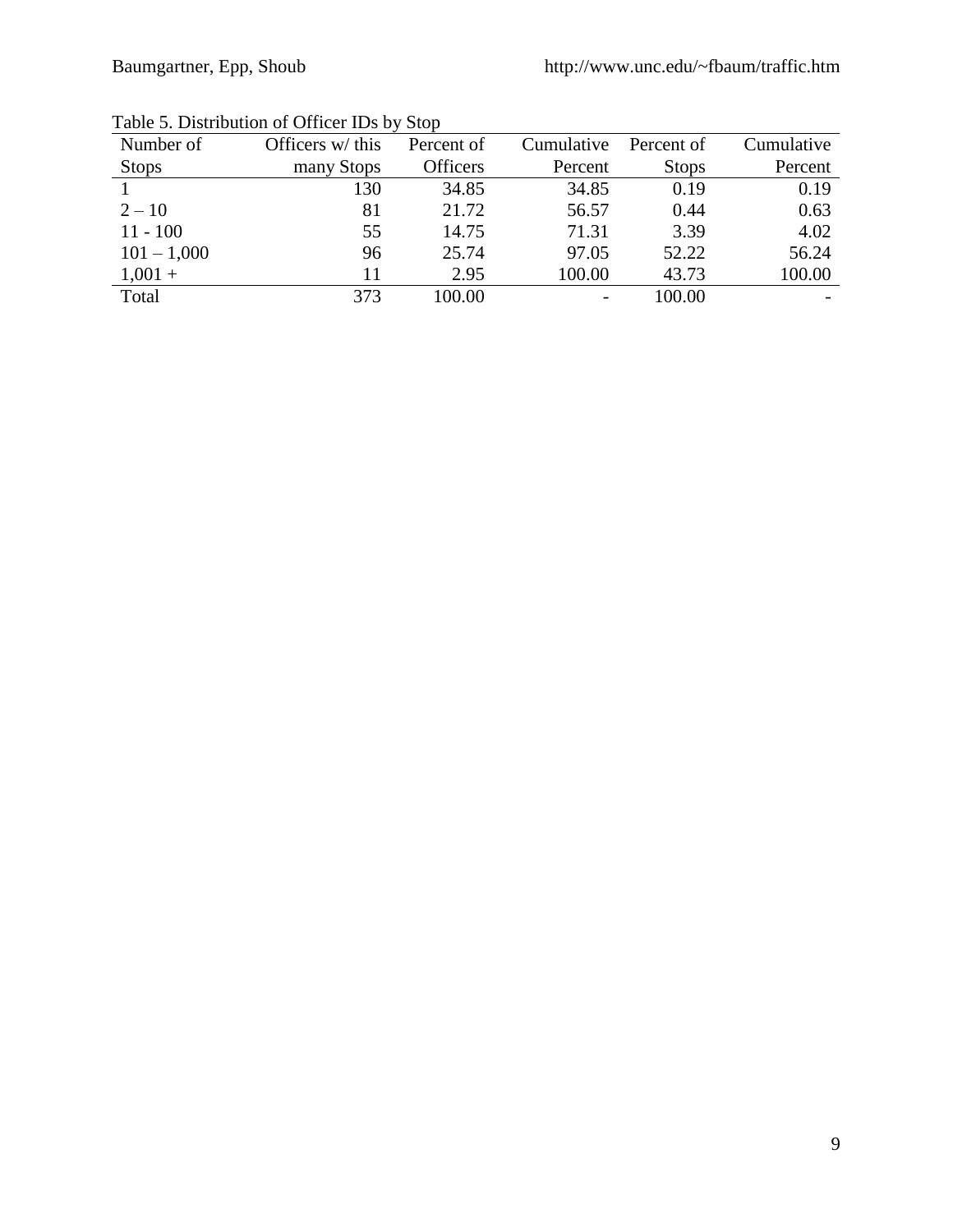

Figure 8. Number of Black and White Motorists Stopped, by Officer

On average, officers stop 3.325 Whites for each Black stopped.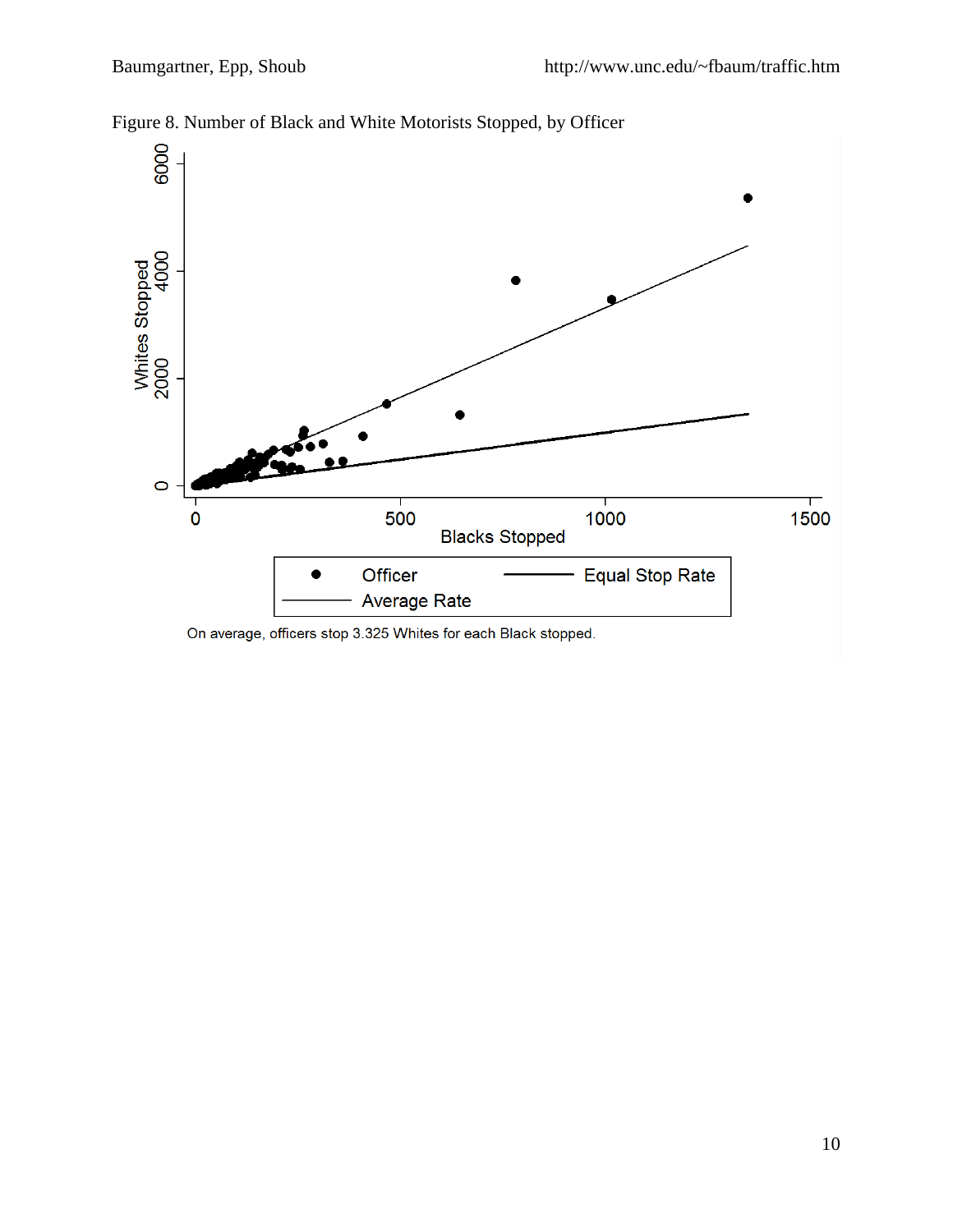

Figure 9. Number of Black and White Motorists Searched, by Officer

On average, officers search 1.190 Whites for each Black searched.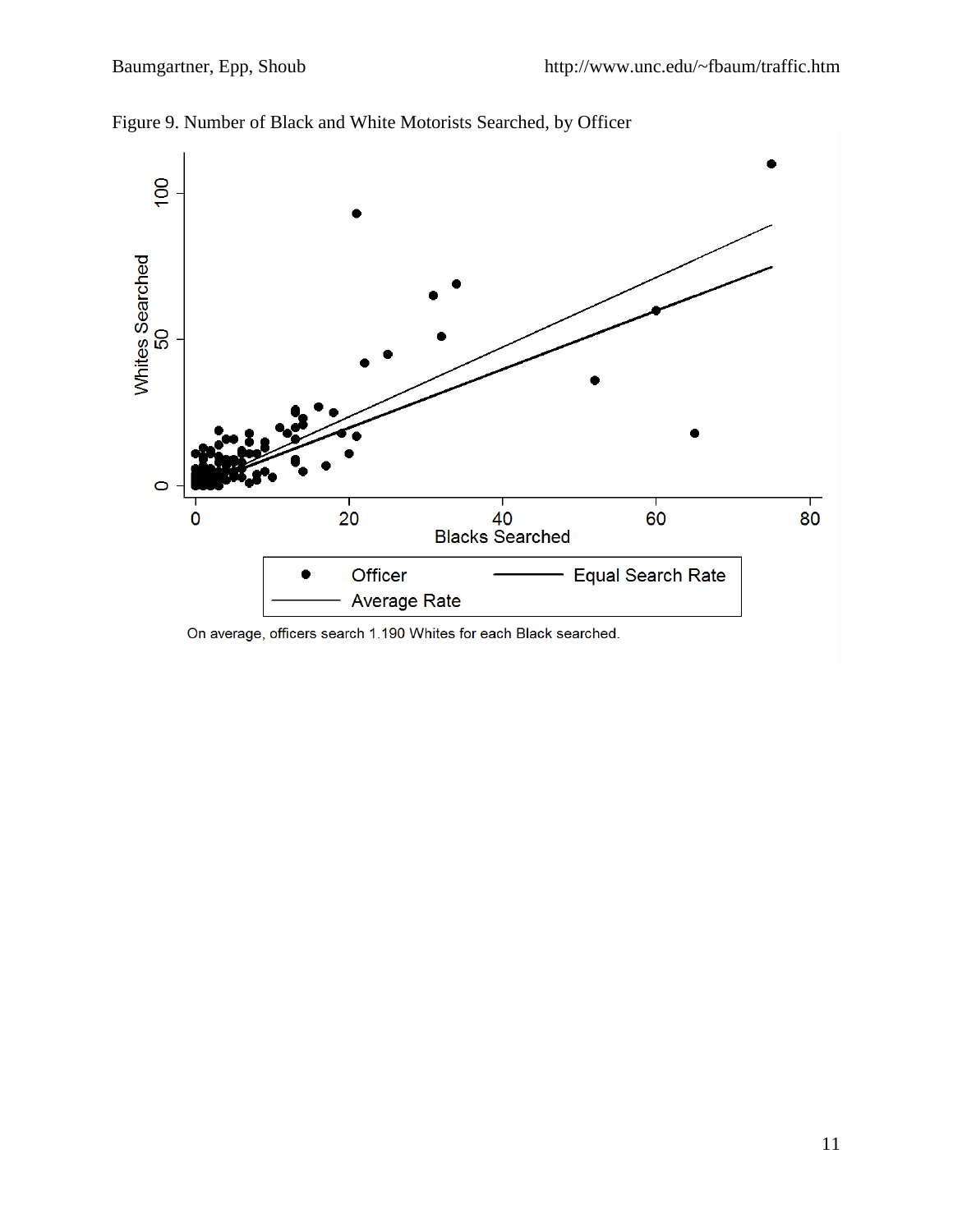

Figure 10. Percent of White and Black Drivers Searched, by Officer

Includes 36 officers with a minimum of 50 White stops, 50 Black stops, and a search rate<br>above the department average of 3.71. The hollow circles indicate high disparity officers.<br>1 officers search Whites at more than twic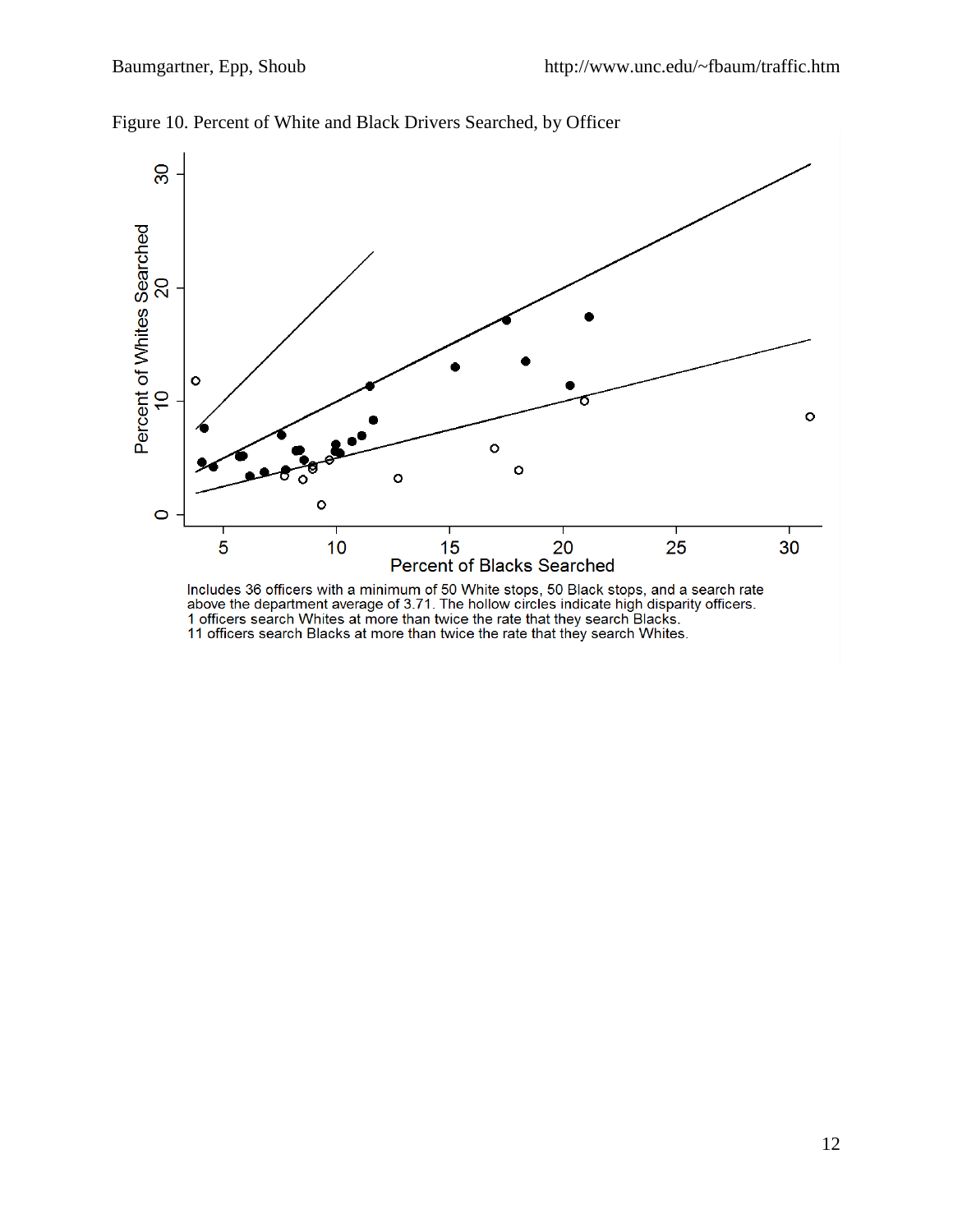| Table 6. Predicting the Occurrence of a Search, Male Dirvers |               |                          |                |                |                |
|--------------------------------------------------------------|---------------|--------------------------|----------------|----------------|----------------|
| Variable                                                     | Model 1       | Model 2                  | Model 3        | Model 4        | Model 5        |
| <b>Demographics</b>                                          |               |                          |                |                |                |
| Race                                                         | $2.36*(0.11)$ | $2.30*(0.11)$            | $2.33*(0.12)$  | $2.28*(0.12)$  | $2.11*(0.12)$  |
| Hispanic                                                     | $2.14*(0.14)$ | $1.92*(0.13)$            | $1.64*(0.12)$  | $1.63*(0.12)$  | $1.67*(0.13)$  |
| Age                                                          |               | $0.97*(0.00)$            | $0.97*(0.00)$  | $0.97*(0.00)$  | $0.97*(0.00)$  |
| <b>Stop Purpose</b>                                          |               |                          |                |                |                |
| Speed Limit                                                  |               |                          |                |                |                |
| Stop Light                                                   |               | $\overline{\phantom{0}}$ | $1.39*(0.15)$  | $1.34*(0.15)$  | $1.24*(0.14)$  |
| Impaired                                                     |               |                          | $54.95*(5.86)$ | $52.96*(5.66)$ | $35.80*(4.04)$ |
| Movement                                                     |               |                          | $3.31*(0.31)$  | $3.23*(0.31)$  | $2.87*(0.28)$  |
| Equipment                                                    |               | $\overline{\phantom{0}}$ | $2.60*(0.22)$  | $2.42*(0.21)$  | $2.21*(0.20)$  |
| Regulatory                                                   |               | $\overline{\phantom{a}}$ | $1.95*(0.14)$  | $1.82*(0.14)$  | $1.89*(0.15)$  |
| Seat Belt                                                    |               | $\overline{\phantom{0}}$ | $1.98*(0.33)$  | $1.95*(0.33)$  | $2.29*(0.39)$  |
| Investigation                                                |               | $\overline{\phantom{a}}$ | $5.33*(0.45)$  | $5.14*(0.44)$  | $4.64*(0.40)$  |
| Other                                                        |               | $\overline{\phantom{0}}$ | $2.99*(0.31)$  | $2.90*(0.30)$  | $2.87*(0.30)$  |
| <b>Officer Type</b>                                          |               |                          |                |                |                |
| Black Disparity <sup>†</sup>                                 |               |                          |                | $1.61*(0.13)$  | $1.54*(0.12)$  |
| White Disparity <sup>†</sup>                                 |               |                          |                | 1.83(0.6)      | $2.00*(0.65)$  |
| <b>Time</b>                                                  |               |                          |                |                |                |
| Hour of Day                                                  |               |                          |                |                | Included       |
| Day of Week                                                  |               |                          |                |                | Included       |
| <b>Constant</b>                                              | $0.03*(0.00)$ | $0.12*(0.00)$            | $0.05*(0.00)$  | $0.05*(0.00)$  | $0.06*(0.01)$  |
| N                                                            | 35,923        | 35,923                   | 35,923         | 35,923         | 35,254         |
| <b>Pseudo</b> $R^2$                                          | 0.021         | 0.040                    | 0.140          | 0.143          | 0.155          |

Table 6. Predicting the Occurrence of a Search, Male Drivers

Note: Entries are odds-ratios, with standard errors in parenthesis.

Note: The number of observations is smaller for Model 5 because the "hour of stop" variable is missing in some cases.

 $*$   $p < 0.05$ 

ϯ See Figure 12 for an explanation of the identification of high disparity officers.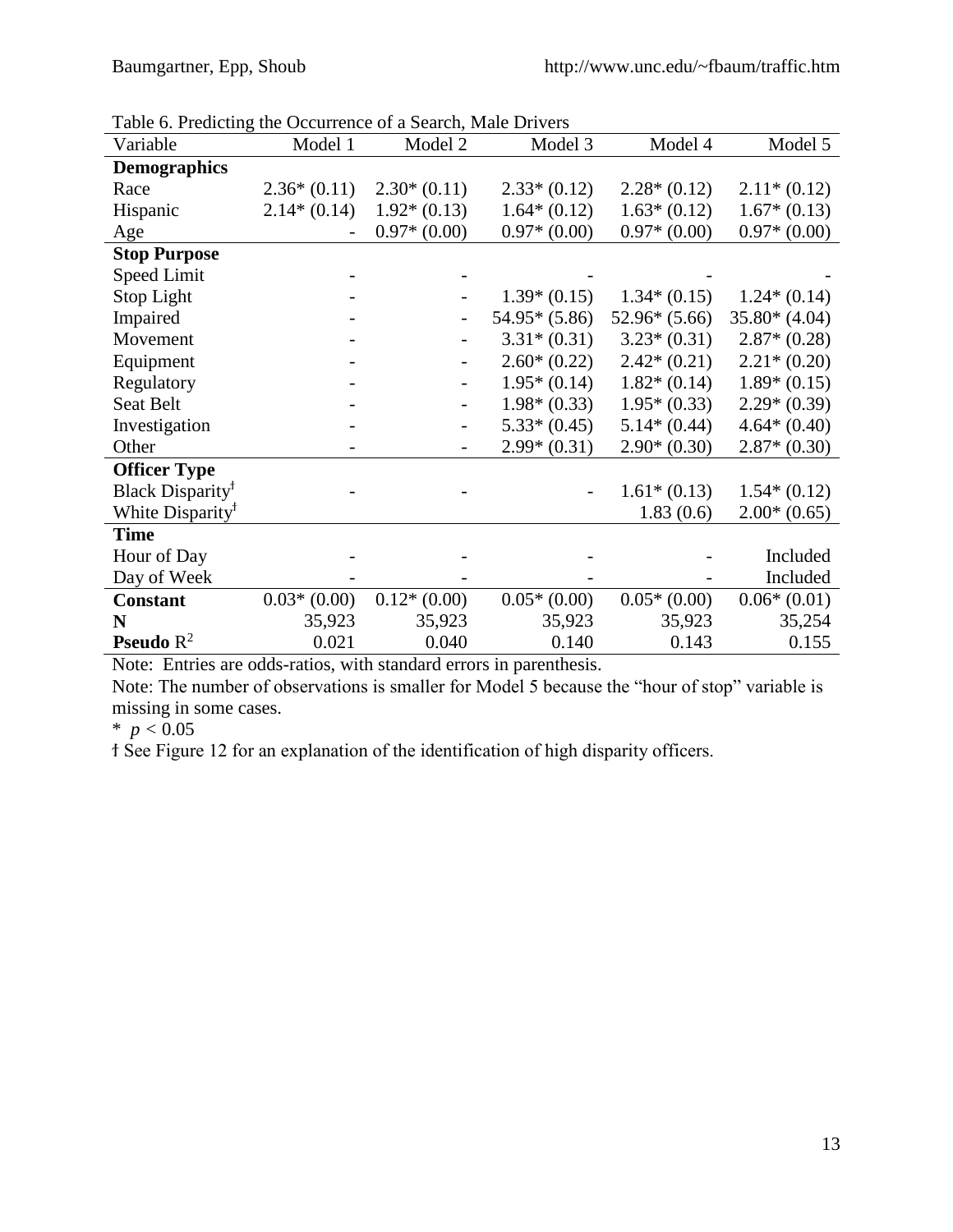| Table 7. Predicting the Occurrence of a Search, Female Drivers |                |                 |                  |                  |                 |
|----------------------------------------------------------------|----------------|-----------------|------------------|------------------|-----------------|
| Variable                                                       | Model 1        | Model 2         | Model 3          | Model 4          | Model 5         |
| <b>Demographics</b>                                            |                |                 |                  |                  |                 |
| Race                                                           | $1.53*(0.17)$  | $1.43*(0.16)$   | $1.63*(0.20)$    | $1.61*(0.20)$    | $1.48*(0.18)$   |
| Hispanic                                                       | (0.30)<br>1.27 | $1.18$ $(0.28)$ | 1.20(0.30)       | 1.19(0.30)       | 1.30(0.33)      |
| Age                                                            |                | $0.96*(0.00)$   | $0.96*(0.00)$    | $0.96*(0.00)$    | $0.97*(0.01)$   |
| <b>Stop Purpose</b>                                            |                |                 |                  |                  |                 |
| <b>Speed Limit</b>                                             |                |                 |                  |                  |                 |
| Stop Light                                                     |                |                 | $2.87*(0.66)$    | $2.82*(0.65)$    | $2.48*(0.59)$   |
| Impaired                                                       |                |                 | $188.16*(38.13)$ | $187.92*(38.20)$ | $90.22*(20.30)$ |
| Movement                                                       |                |                 | $4.84*(1.11)$    | $4.80*(1.10)$    | $3.75*(0.88)$   |
| Equipment                                                      |                |                 | $5.23*(1.01)$    | $5.08*(0.99)$    | $3.80*(0.78)$   |
| Regulatory                                                     |                |                 | $3.25*(0.57)$    | $3.16*(0.56)$    | $3.28*(0.59)$   |
| Seat Belt                                                      |                |                 | 1.60(0.95)       | 1.61(0.95)       | 1.89(1.13)      |
| Investigation                                                  |                |                 | $12.69*(2.51)$   | $12.55*(2.48)$   | $10.09*(2.06)$  |
| Other                                                          |                |                 | $3.06*(0.97)$    | $3.01*(0.96)$    | $2.80*(0.90)$   |
| <b>Officer Type</b>                                            |                |                 |                  |                  |                 |
| Black Disparity <sup>†</sup>                                   |                |                 |                  | 1.29(0.26)       | 1.23(0.25)      |
| White Disparity <sup>†</sup>                                   |                |                 |                  | 0.42(0.48)       | 0.38(0.45)      |
| <b>Time</b>                                                    |                |                 |                  |                  |                 |
| Hour of Day                                                    |                |                 |                  |                  | Included        |
| Day of Week                                                    |                |                 |                  |                  | Included        |
| <b>Constant</b>                                                | $0.01*(0.00)$  | $0.05*(0.00)$   | $0.01*(0.00)$    | $0.01*(0.00)$    | $0.01*(0.00)$   |
| N                                                              | 25,472         | 25,472          | 25,472           | 25,472           | 24,954          |
| Pseudo $\mathbb{R}^2$                                          | 0.004          | 0.029           | 0.192            | 0.193            | 0.224           |

Table 7. Predicting the Occurrence of a Search, Female Drivers

Note: Entries are odds-ratios, with standard errors in parenthesis.

Note: The number of observations is smaller for Model 5 because the "hour of stop" variable is missing in some cases.

 $*$  *p* < 0.05

ϯ See Figure 12 for an explanation of the identification of high disparity officers.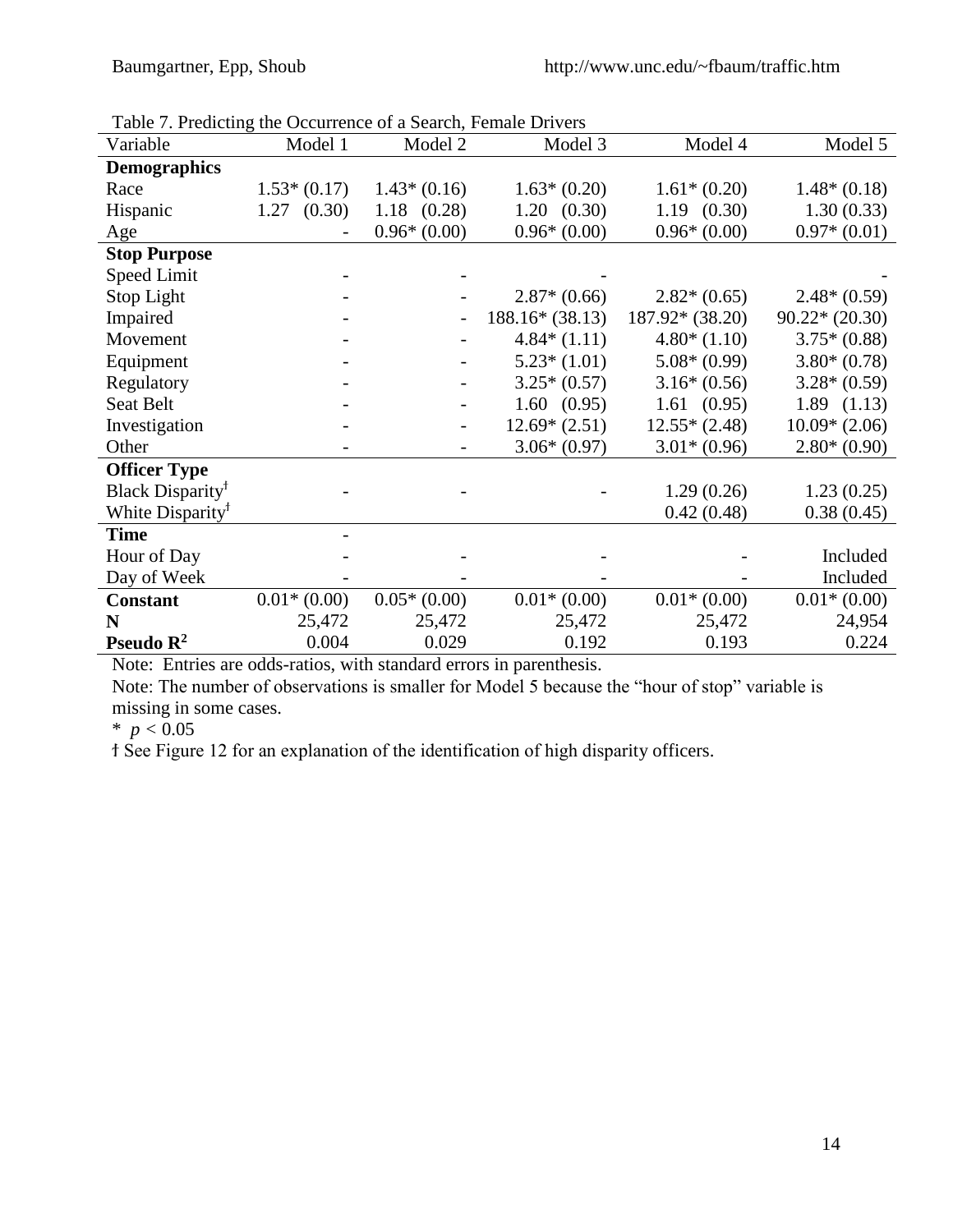### Appendix

| Purpose                   | Number | White | <b>Black</b> |
|---------------------------|--------|-------|--------------|
| <b>Total Stops</b>        | 1,224  | 43.71 | 54.49        |
| Speed Limit               | 194    | 51.55 | 46.39        |
| Stop Light/Sign           | 91     | 46.15 | 46.15        |
| Driving Impaired          | 72     | 65.28 | 30.56        |
| Safe Movement             | 100    | 66.00 | 31.00        |
| Vehicle Equipment         | 200    | 30.00 | 70.00        |
| <b>Vehicle Regulatory</b> | 236    | 37.29 | 61.86        |
| Seat Belt                 | 23     | 43.48 | 56.52        |
| Investigation             | 227    | 37.89 | 60.79        |
| Other Vehicle             | 81     | 44.44 | 55.56        |

|  |  |  |  |  | Table A1. Racial Composition of Traffic Stops by Purpose, Passengers |
|--|--|--|--|--|----------------------------------------------------------------------|
|--|--|--|--|--|----------------------------------------------------------------------|

Figure A1. Stops by Day of the Week

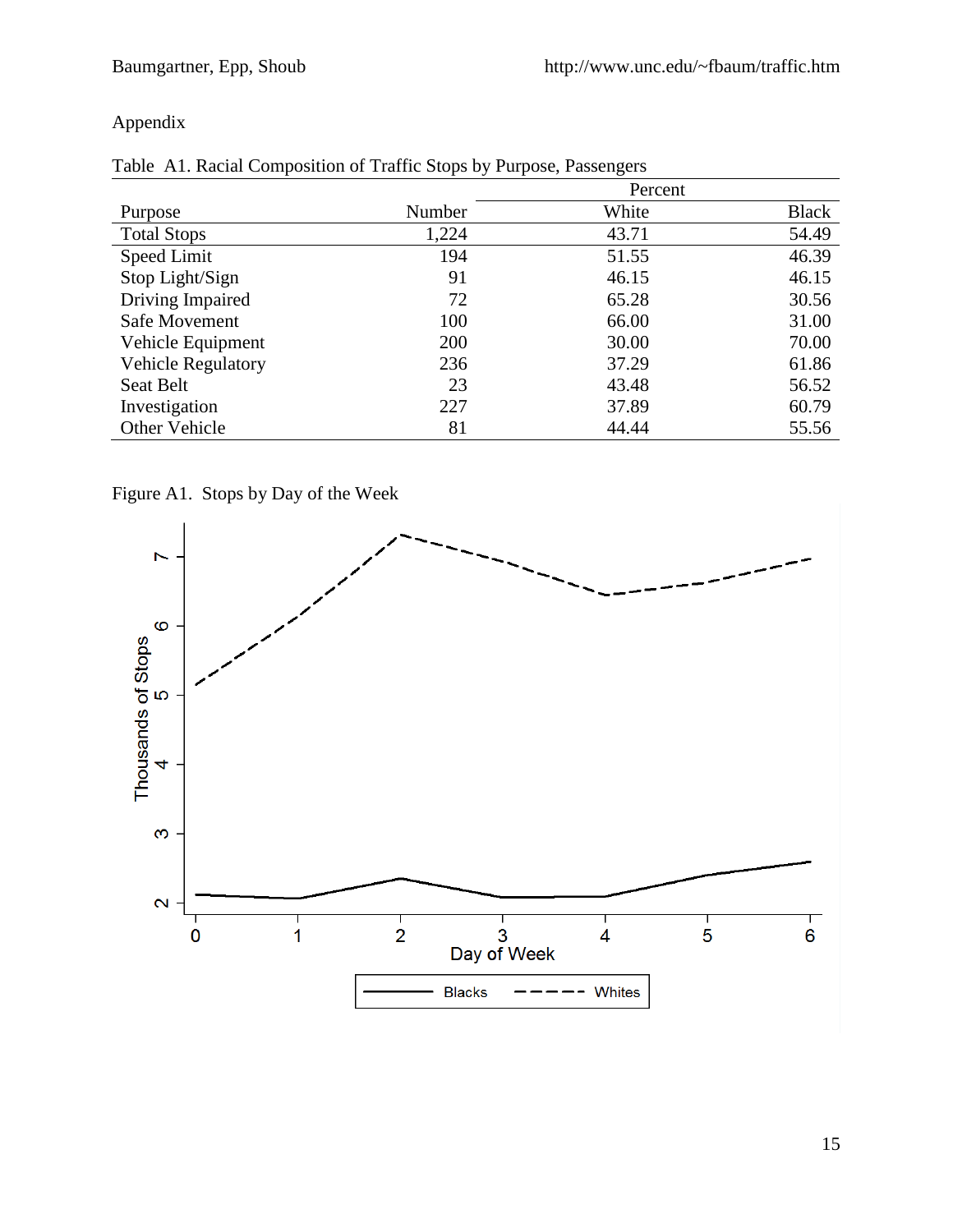Whites



**Blacks** 

# Figure A2. Searches by Day of the Week

 $\overline{6}$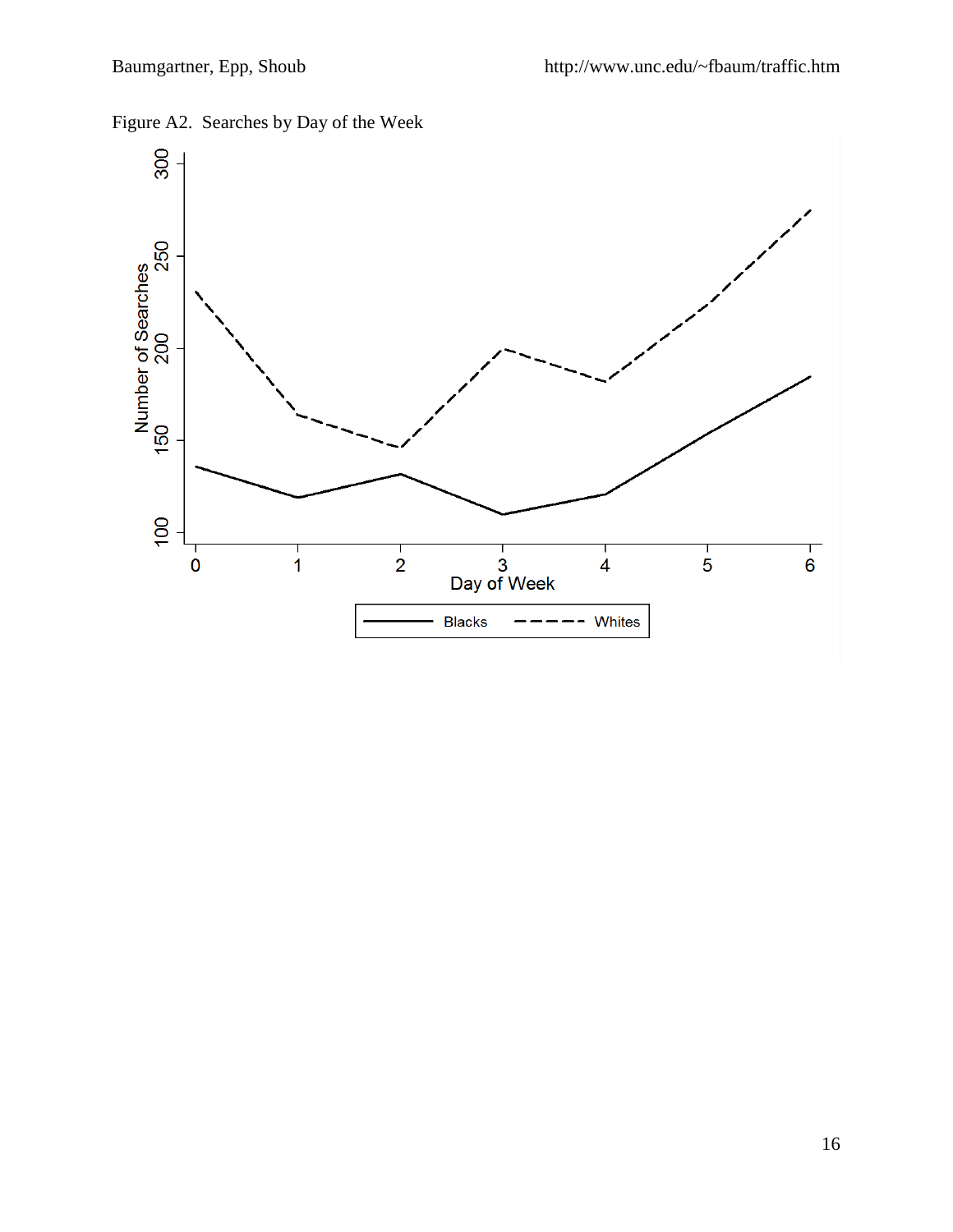



The figure excludes cases where the hour and minute was exactly 0:00.<br>These cases were presumed to be missing data.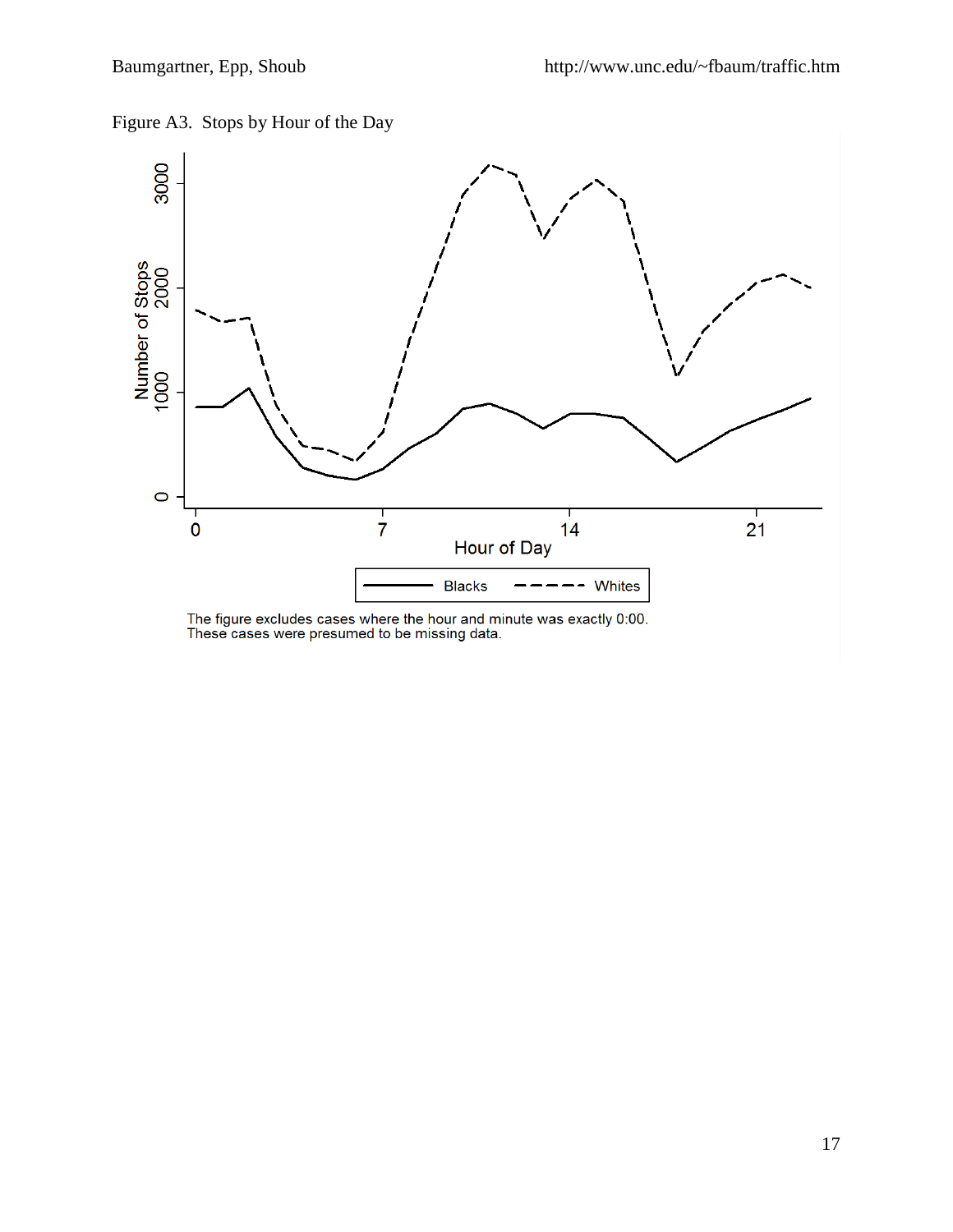Figure A4. Searches by Hour of the Day



The figure excludes cases where the hour and minute was exactly 0:00.<br>These cases were presumed to be missing data.